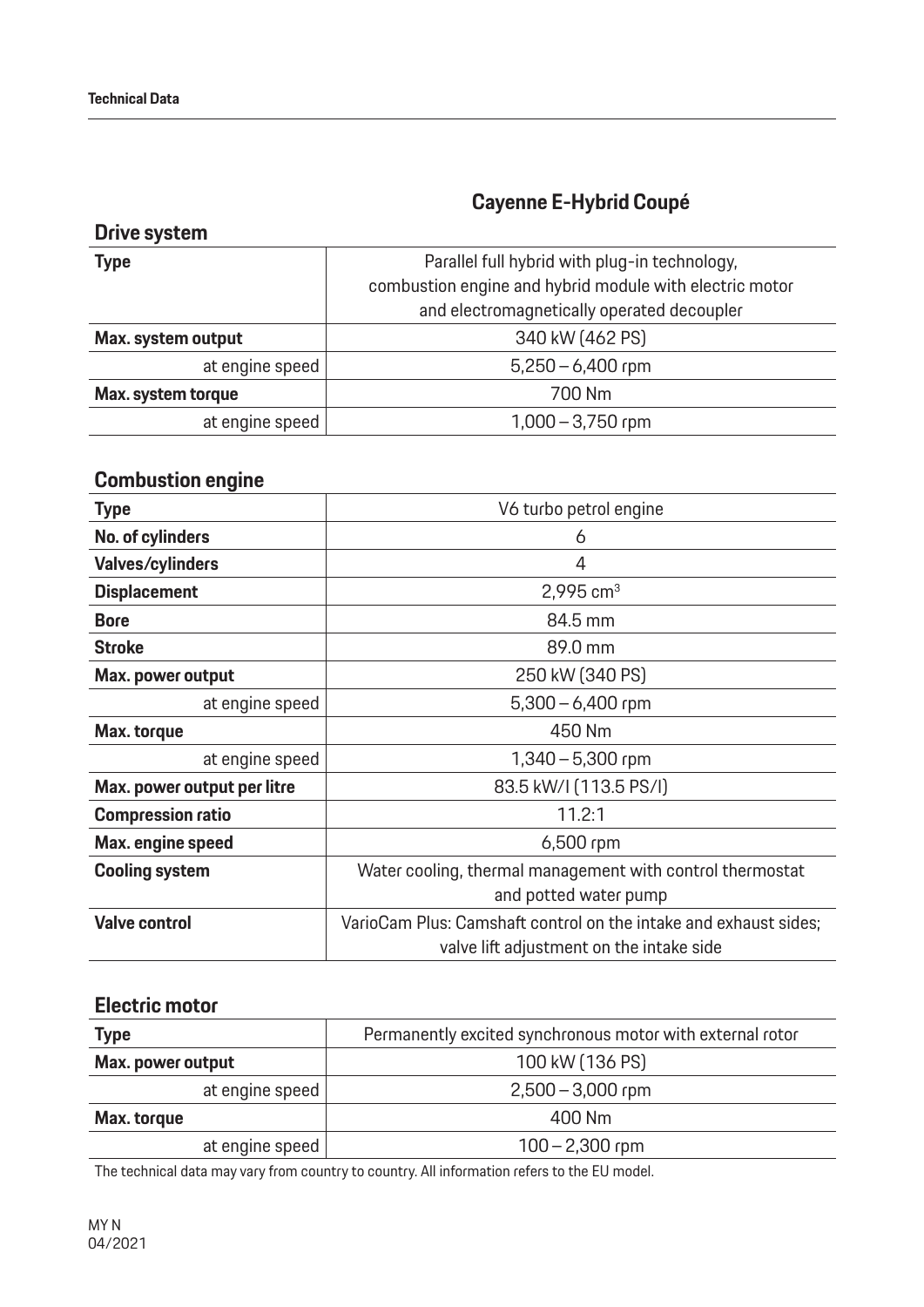# **Cayenne E-Hybrid Coupé**

## **Plug-in system**

| <b>Traction battery</b> | Lithium-ion battery with temperature control   |
|-------------------------|------------------------------------------------|
| <b>Energy content</b>   | 17.9 kWh                                       |
| <b>Rated voltage</b>    | 374 V                                          |
| <b>Charger</b>          | On-board charger with 3.6 kW (optional 7.2 kW) |

#### **Power transmission**

| <b>Drive system</b>  | Porsche Traction Management (PTM): Active all-wheel drive<br>with electronically regulated, map-controlled multi-plate clutch,<br>variable torque distribution between front and rear axle;<br>switchable centre differential lock |
|----------------------|------------------------------------------------------------------------------------------------------------------------------------------------------------------------------------------------------------------------------------|
| <b>Gearbox</b>       | Eight-speed Tiptronic S                                                                                                                                                                                                            |
| <b>Gear ratios</b>   |                                                                                                                                                                                                                                    |
| $1st$ gear           | 4.71                                                                                                                                                                                                                               |
| $2nd$ gear           | 3.14                                                                                                                                                                                                                               |
| $3rd$ gear           | 2.11                                                                                                                                                                                                                               |
| 4 <sup>th</sup> gear | 1.67                                                                                                                                                                                                                               |
| $5th$ gear           | 1.29                                                                                                                                                                                                                               |
| 6 <sup>th</sup> gear | 1.00                                                                                                                                                                                                                               |
| 7 <sup>th</sup> gear | 0.84                                                                                                                                                                                                                               |
| 8 <sup>th</sup> gear | 0.67                                                                                                                                                                                                                               |
| Reverse gear         | 3.32                                                                                                                                                                                                                               |
| Rear axle ratio      | 3.21                                                                                                                                                                                                                               |

#### **Chassis**

| <b>Suspension and damping</b>  | Steel suspension with                                                                           |
|--------------------------------|-------------------------------------------------------------------------------------------------|
|                                | Porsche Active Suspension Management (PASM)                                                     |
| <b>Front axle</b>              | Aluminium multi-link axle, independent wheel suspension                                         |
| Rear axle                      | Aluminium multi-link axle, independent wheel suspension                                         |
| <b>Steering</b>                | Electromechanical power steering Plus;<br>optional rear-axle steering (RAS)                     |
| <b>Steering ratio</b>          | 13.3:1 (centre position); with RAS 12.2:1 (centre position)                                     |
| <b>Steering wheel diameter</b> | 375 mm                                                                                          |
| <b>Turning circle diameter</b> | 12.1 m; with RAS 11.5 m                                                                         |
| Vehicle stability system       | Porsche Stability Management (PSM)<br>with ABS, ASR, ABD, EDTC and Trailer Stability Management |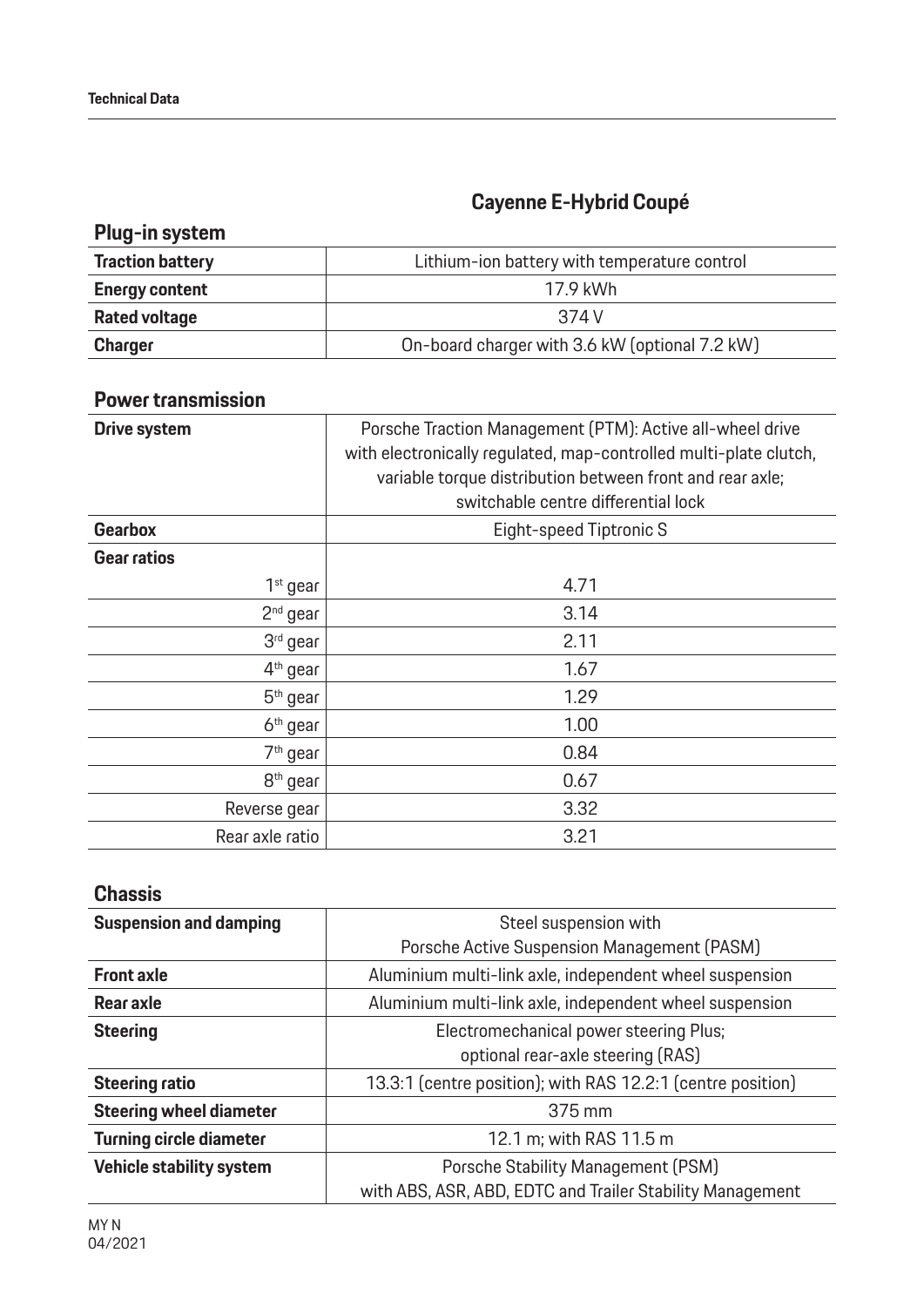**Brakes**

# **Cayenne E-Hybrid Coupé**

|                  | Hydraulic dual-circuit brake system with front axle/rear axle<br>split; hybrid brake system with electromechanical brake booster;<br>electrically operated duo servo parking brake (EPB);<br>Auto Hold function; multi-collision brake;<br>Porsche Hill Control (PHC) downhill assistance |
|------------------|-------------------------------------------------------------------------------------------------------------------------------------------------------------------------------------------------------------------------------------------------------------------------------------------|
|                  | Six-piston aluminium monobloc fixed-calliper brakes;<br>grey cast iron discs, internally vented                                                                                                                                                                                           |
| <b>Diameter</b>  | 360 mm                                                                                                                                                                                                                                                                                    |
| <b>Thickness</b> | 36 mm                                                                                                                                                                                                                                                                                     |
|                  | Four-piston aluminium monobloc fixed-calliper brakes;<br>grey cast iron discs, internally vented                                                                                                                                                                                          |
| <b>Diameter</b>  | 358 mm                                                                                                                                                                                                                                                                                    |
| <b>Thickness</b> | 28 mm                                                                                                                                                                                                                                                                                     |
|                  |                                                                                                                                                                                                                                                                                           |

## **Wheels and tyres**

| Wheels with tyres, front | 9 J x 20 ET 50 with tyres 275/45 ZR 20 XL    |
|--------------------------|----------------------------------------------|
| Wheels with tyres, rear  | 10.5 J x 20 ET 55 with tyres 305/40 ZR 20 XL |

#### **Dimensions**

| Length                               | 4,931 mm            |
|--------------------------------------|---------------------|
| <b>Width</b> (with exterior mirrors) | 1,983 mm (2,194 mm) |
| <b>Height</b>                        | 1,676 mm            |
| <b>Wheelbase</b>                     | 2,895 mm            |
| <b>Track width, front</b>            | $1,674$ mm          |
| Track width, rear                    | $1,671$ mm          |

## **Luggage compartment volume and weights**

| Luggage compartment<br>volume | $460 - 1,4001$  |
|-------------------------------|-----------------|
| Kerb weight according to DIN  | 2,360 kg        |
| Permissible gross weight      | 3,055 kg        |
| Permissible trailer load      | 3,500 kg/750 kg |
| (braked/unbraked)             |                 |
| Permissible drawbar load      | 140 kg          |
| Permissible roof load         | 75 kg           |
| (with Porsche roof            |                 |
| transport system)             |                 |